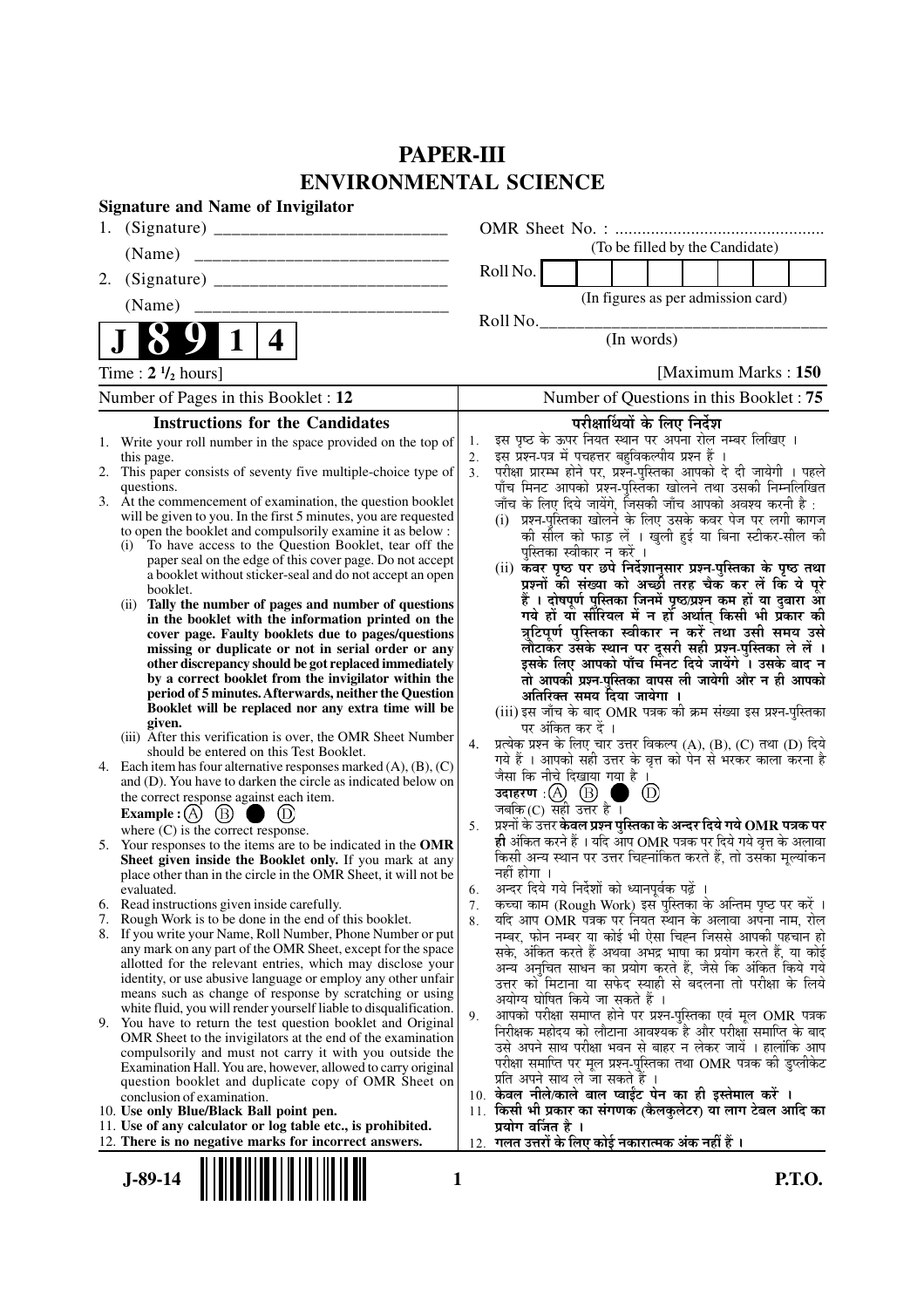## **ENVIRONMENTAL SCIENCE Paper – III**

**Note :** This paper contains **seventy five (75)** objective type questions of **two (2)** marks each. **All** questions are compulsory.

- **1.** Chemosynthesis involves  $CO<sub>2</sub>$ fixation using energy derived from
	- (A) Sunlight
	- (B) Infrared radiation
	- (C) UV-radiation
	- (D) Inorganic and Organic compounds
- **2.** Wind in the mountain-valley regions are of
	- (A) Microscale
	- (B) Mesoscale
	- (C) Macroscale
	- (D) Synoptic scale
- **3.** In tropical region an aircraft is flying at an altitude of 10 km. At that altitude the temperature is  $-40$  °C. What is the ambient temperature on the ground ?
	- (A)  $24 °C$
	- (B)  $40 °C$
	- (C)  $30 °C$
	- (D)  $20 °C$
- **4. Assertion (A) :** Upper atmosphere shields life on earth.
	- **Reason (R) :** Ultraviolet radiations are absorbed in the upper atmosphere.

Choose the correct answer :

# **Codes :**

- (A) Both (A) and (R) are true and (R) is the correct explanation of (A).
- (B) Both (A) and (R) are true, but (R) is not the correct explanation of (A).
- $(C)$  (A) is true and  $(R)$  is false.
- (D) (A) is false and (R) is true.

# Paper-III 2 J-89-14

- **5.** The molar extinction coefficient of proline ninhydrin complex at 520 nm is 0.34  $\mu$ M<sup>-1</sup>Cm<sup>-1</sup>. A solution of the proline ninhydrin complex has an absorbance of 0.68 in a one centimeter cuvette. The concentration (µM) of proline is
	- $(A)$  0.5
	- (B) 0.2312
	- (C) 2.312
	- $(D)$  2
- **6.** The principal components of photochemical smog in urban areas are
	- $(A)$  SO<sub>2</sub> and NO<sub>2</sub>
	- (B) SPM and CO
	- $(C)$  SPM and NO<sub>2</sub>
	- (D) Oxides of Nitrogen, Hydrocarbons and Ozone.
- **7.** The amount of a particular gas dissolved in water depends on
	- (i) its solubility in water.
	- (ii) its partial pressure at the air/water interface or sediment/ water interface.
	- (iii) the water temperature.
	- (iv) the levels of salts in the water. Identify the correct answer :
	- $(A)$  (i) and (ii) only
	- $(B)$  (ii), (iii) and (iv) only
	- $(C)$  (i), (ii) and (iii) only
	- (D) (i), (ii), (iii) and (iv)
- **8.** A 50 ml solution of  $pH = 1$  is mixed with a 50 ml solution of  $pH = 2$ . The pH of the mixture will be nearly

| $(A)$ 0.76 | $(B)$ 1.26 |
|------------|------------|
| $(C)$ 1.76 | (D) $2.26$ |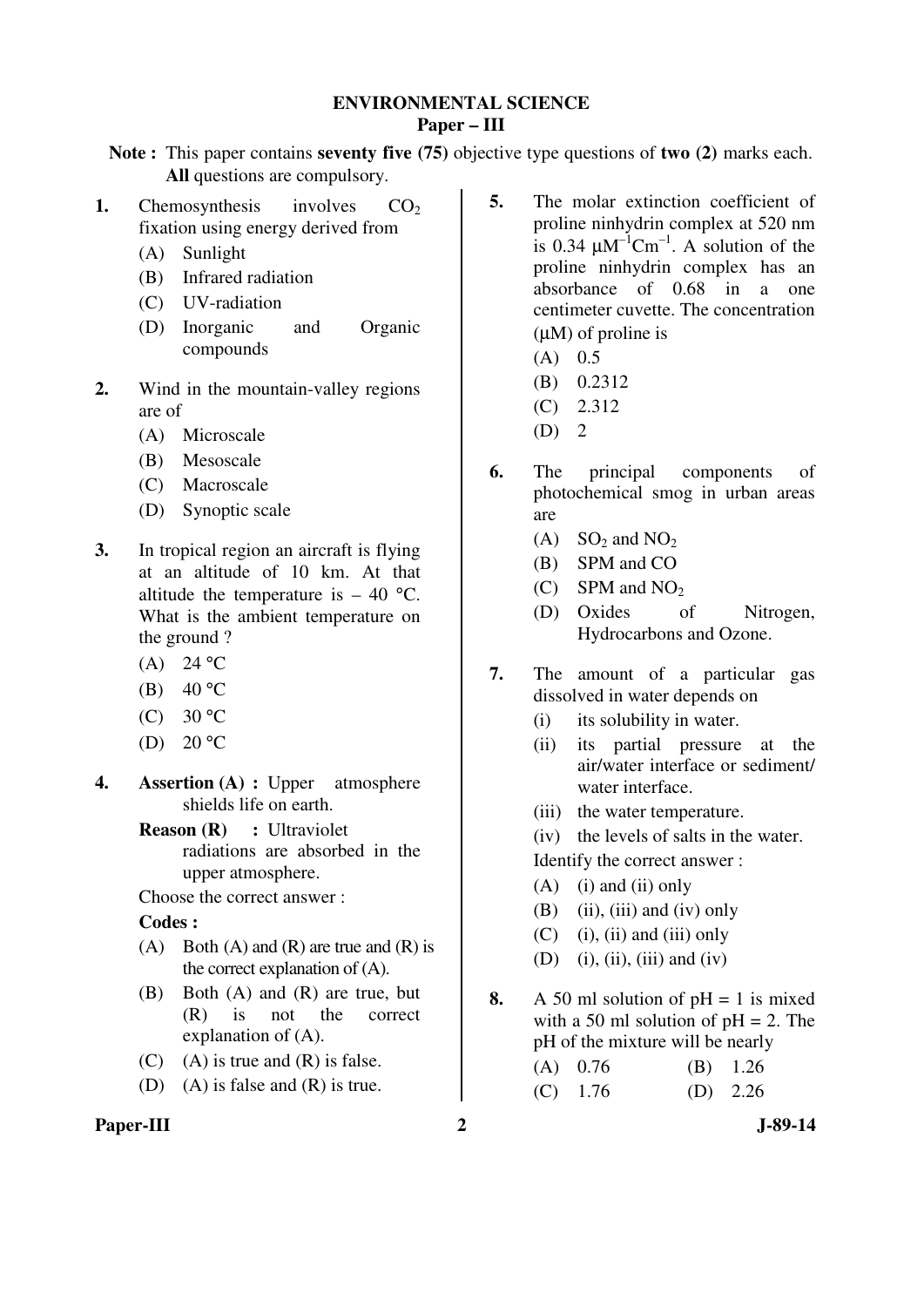**9.** The solubility product of the following type of reaction :

$$
\text{Al } (\text{OH})_3 \longrightarrow \text{Al}^{3+} + 3\overset{\odot}{\text{OH}} \text{ is}
$$
\n
$$
\text{(A)} \quad \text{Ksp} = (\text{Al}) \text{ (OH)}
$$
\n
$$
\text{(B)} \quad \text{Ksp} = (\text{Al}^{3+}) \text{ (3OH)}
$$

- (C)  $Ksp = (Al^{3+}) (O$  $\Theta$  $H)^3$
- (D)  $\text{Ksp} = (Al^{3+}) (\vec{O})$  $\Theta$ H)
- **10.** Cells grown in medium containing isotope sulphur 35 will show radio labelling in
	- (A) membrane lipids
	- (B) membrane proteins
	- (C) glycogen
	- (D) nucleic acid
- 11. A stream flowing at  $10.0 \text{ m}^3\text{/s}$  has a tributary feeding it with a flow of 5.0  $\text{m}^3$ /s. The stream concentration of chloride upstream at the junction is 20.0 mg/L and the tributary chloride concentration is 40 mg/L. Treating chloride as a conservative substance and assuming complete mixing of the two streams, find the down stream concentration.
	- (A) 26.7 mg/L
	- (B) 30.2 mg/L
	- (C) 22.6 mg/L
	- (D) 35.2 mg/L
- **12.** Assume that dilution factor p for an unseeded mixture of waste and water is 0.03. The DO of the mixture is initially 9.0 mg/L and after 5 days, it has dropped to 3.0 mg/L. The reaction rate constant 'K' has been found to be 0.22 / day. Five day BOD of the water will be
	- (A) 200 mg/L (B) 150 mg/L
	- (C) 100 mg/L (D) 75 mg/L
- 
- **13.** Nudation is generally caused by
	- (A) migration of species
	- (B) climate change
	- (C) invasion of foreign species
	- (D) modification of habitat
- **14.** Which one of the following is the best tool to study the interacting residues in protein-ligand interaction ?
	- (A) X-ray crystallography
	- (B) Circular dichroism spectroscopy
	- (C) UV Vis spectroscopy
	- (D) Fluorescence spectroscopy
- **15.** During centrifugation, if the centrifugal force is  $F<sub>C</sub>$ , buoyant force is  $F_b$ , and frictional force is  $F_f$ , which of the following equations expresses the sedimentation of the molecule ?

(A) 
$$
F_C = F_b - F_f
$$
  
\n(B)  $F_C = F_b + F_f$   
\n(C)  $F_C = \frac{F_b - F_f}{2}$ 

(D) 
$$
F_C = \frac{F_b + F_f}{2}
$$

**16.** Match the List – I with List – II and choose the correct answer from the given codes :

| concentration.                                                                                                                                                                                                         | $List-I$                                                                                                            | $List - II$                                                                                 |
|------------------------------------------------------------------------------------------------------------------------------------------------------------------------------------------------------------------------|---------------------------------------------------------------------------------------------------------------------|---------------------------------------------------------------------------------------------|
| $26.7 \text{ mg/L}$<br>(A)                                                                                                                                                                                             | (Lakes)                                                                                                             | (Characteristics)                                                                           |
| (B)<br>$30.2 \text{ mg/L}$<br>(C)<br>$22.6$ mg/L                                                                                                                                                                       | a. Oligotrophic<br>lakes                                                                                            | More<br>nutrient<br>i.<br>concentration                                                     |
| (D)<br>$35.2 \text{ mg/L}$                                                                                                                                                                                             | b. Dystrophic<br>lakes                                                                                              | ii. Magmatic water                                                                          |
| 12.<br>Assume that dilution factor p for an<br>unseeded mixture of waste and water<br>is 0.03. The DO of the mixture is<br>initially 9.0 mg/L and after 5 days, it<br>has dropped to 3.0 mg/L. The                     | c. Eutrophic<br>lakes<br>d. Volcanic<br>lakes<br><b>Codes:</b>                                                      | iii. Low<br>nutrient<br>concentration<br>iv. Low pH<br>and<br>high humic acid<br>conditions |
| reaction rate constant 'K' has been<br>found to be 0.22 / day. Five day BOD<br>of the water will be<br>$150 \text{ mg/L}$<br>$200 \text{ mg/L}$<br>(B)<br>(A)<br>$100 \text{ mg/L}$<br>(C)<br>(D)<br>$75 \text{ mg/L}$ | b<br>a<br>ii<br>$\mathbf{i}$<br>(A)<br>$\mathbf{i}$<br>$\mathbf{ii}$<br>(B)<br>iii<br>iv<br>(C)<br>iii<br>iv<br>(D) | d<br>$\mathbf{C}$<br>iii<br>iv<br>iii<br>iv<br>ii<br>$\mathbf{i}$<br>$\mathbf{i}$<br>ii     |
| J-89-14                                                                                                                                                                                                                | 3                                                                                                                   | Paper-III                                                                                   |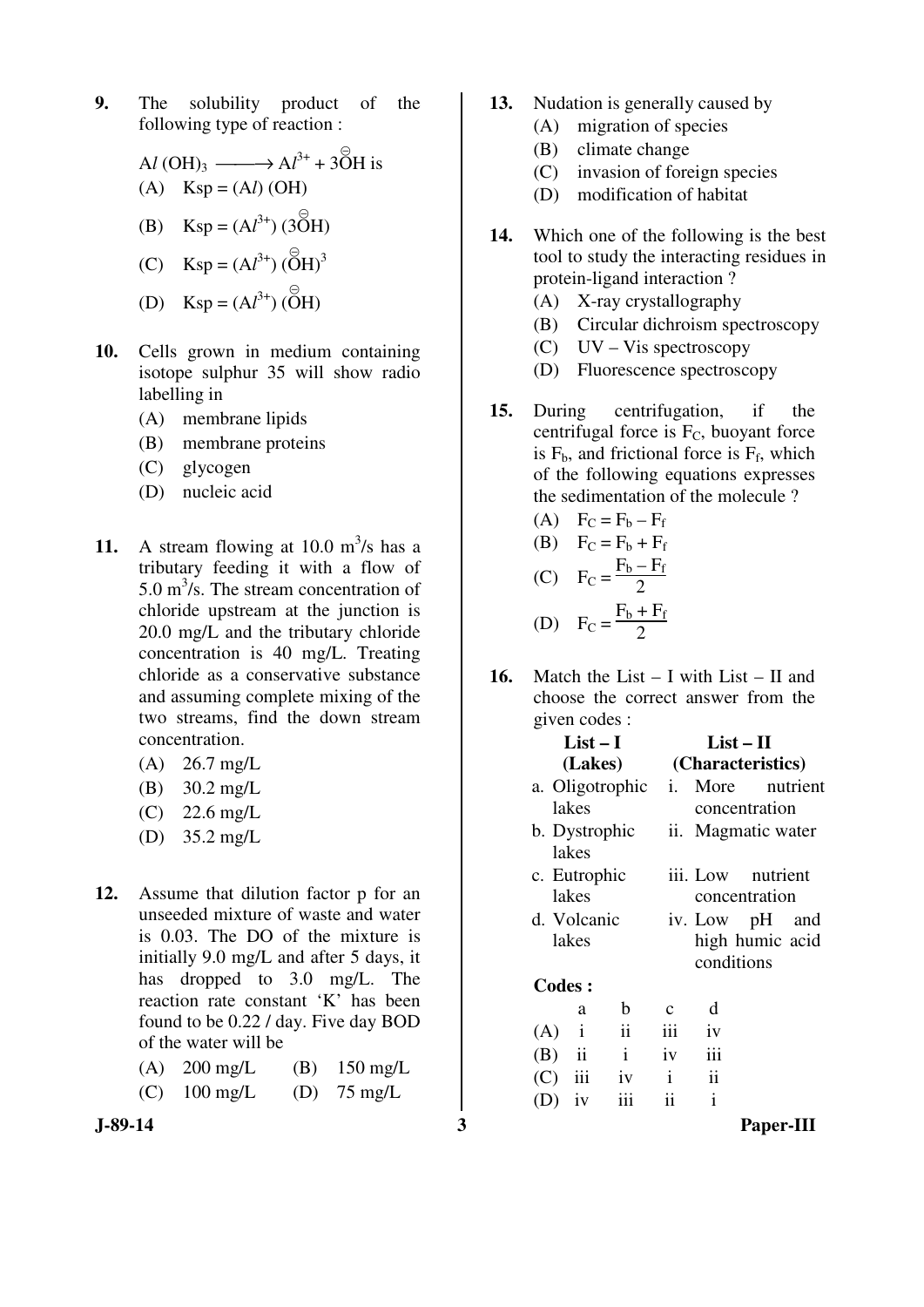- **17.** The earthworm used for composting is
	- (a) Crassiclitellata excavata
	- (b) Octochaetona serrata
	- (c) Lumbricus terrestris
	- (d) Eisenia foetida
	- Choose the correct answer :
	- (A) (a) and (b) only
	- (B) (b) and (d) only
	- $(C)$  (b) and  $(c)$  only
	- (D) (a) and (d) only
- **18.** The amount of the living material present in different trophic levels at a given time is called
	- (a) standing crop
	- (b) standing state
	- (c) biomass
	- (d) biosphe
	- Choose the correct answer :
	- (A) (a) and (c) are correct.
	- (B) (d) is correct.
	- (C) (b) is correct.
	- (D) (c) and (b) are correct.
- **19.** Many orchids use trees as a surface to grow. This is an example of
	- (A) Commensalism
	- (B) Mutualism
	- (C) Parasitism
	- (D) Predation
- **20.** The *r* strategist is a
	- (A) small organism that has a short life, produces many offsprings and does not reach carrying capacity.
	- (B) small organism that has a longer life, produces offsprings and does not reach carrying capacity.
	- (C) small organism that has a short life, produces numerous offsprings and reach carrying capacity.
	- (D) medium organism that has a short life, produces numerous offsprings and reach carrying capacity.
- **21.** Under the Rhino relocation project, during 1987, Rhinoes were introduced in
	- (A) Assam
	- (B) Meghalaya
	- (C) West Bengal
	- (D) Madhya Pradesh
- **22.** Which of the following is an endangered bird species ?
	- (A) Kashmir stag
	- (B) Great Indian Bustard
	- (C) Hangul
	- (D) Black buck
- **23.** In India, Crocodile breeding project started for the first time in
	- (A) Tamil Nadu
	- (B) West Bengal
	- (C) Odisha
	- (D) Goa
- **24.** Identify the correct sequence of materials in terms of their porosity.
	- (A) Sand > clay > gravel
	- (B) Clay  $>$  sand  $>$  gravel
	- (C) Gravel  $>$  sand  $>$  clay
	- (D) Gravel  $>$  clay  $>$  sand
- **25.** For an aquifer of gravel having cross sectional area of  $4 \text{ m}^2$  and a depth of 2.5 m, how much water could potentially be extracted ? (The porosity and specific yield of gravel are 25% and 20% respectively.)
	- (A)  $0.5 \text{ m}^3$
	- (B)  $0.25 \text{ m}^3$
	- $(C)$  0.125 m<sup>3</sup>
	- (D)  $1 \text{ m}^3$

#### **Paper-III 4 J-89-14**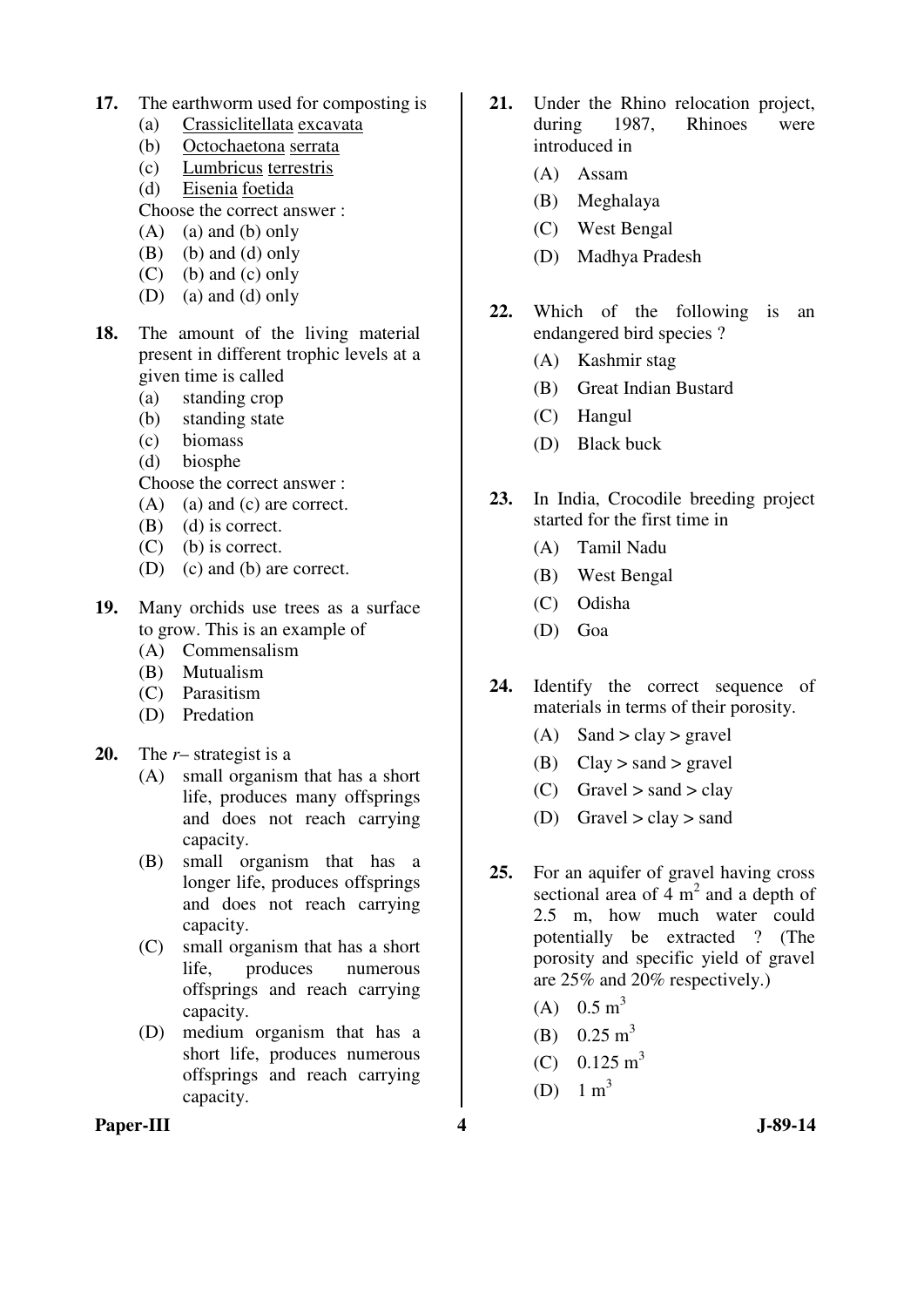- **26.** The layers formed by thermal stratification in lakes are
	- (A) Epilimnion, Midlimnion, Hypolimnion
	- (B) Epilimnion, Oligolimnion, Hypolimnion
	- (C) Epilimnion, Dystrolimnion, Hypolimnion
	- (D) Epilimnion, Thermocline, Hypolimnion
- **27.** On an aerial photograph, the focal length (f) of the camera lens is 6 inches and flying height (H) over the datum line is 15,000 ft. What is scale of the aerial photograph ?
	- $(A)$  1 : 30,000
	- $(B) 1 : 10,000$
	- $(C) \quad 1: 5,000$
	- $(D) \quad 1: 25,000$
- **28.** Which of the following substrate will have highest reflectance value ?
	- (A) Silt loam with 20% moisture.
	- (B) Clay with 36% moisture.
	- (C) Silt loam with 0.8% moisture.
	- (D) Clay with 2% moisture.
- **29. Assertion (A) :** For sustainable development of a region, proper land use planning is required.
	- **Reason (R) :** Land use planning involves inputs of soil types, rock types, seismicity, weather pattern and socio-economic conditions of a region.
	- **Codes :**
	- (A) Both (A) and (R) are true and (R) is the correct explanation of (A).
	- (B) Both (A) and (R) are true, but (R) is not the correct explanation of (A).
	- $(C)$  (A) is true and  $(R)$  is false.
	- (D) (A) is false and (R) is true.
- 
- **30.** Tundra is a biome characterized by
	- (A) stunted trees and permanently frozen sub-surface soil.
	- (B) coniferous trees and permanently frozen sub-surface soil.
	- (C) lack of trees and permanently frozen sub-surface soil.
	- (D) evergreen trees and permanently frozen sub-surface soil.
- **31.** Acid mine drainage occurs when
	- (A) the combined action of  $O_2$ ,  $H_2O$ and certain bacteria cause sulphur in coal to form  $H_2SO_4$ .
	- (B) the combined action of  $H<sub>2</sub>O$ and certain bacteria cause sulphur in coal to form  $H_2SO_4$ .
	- (C) the combined action of  $O_2$  and certain bacteria cause sulphur in coal to form  $H_2SO_4$ .
	- (D) the combined action of  $SO<sub>2</sub>$  and certain bacteria with coal to form  $H<sub>2</sub>SO<sub>4</sub>$ .
- **32.** In accordance with the Saffir Simpson hurricane scale, a cyclonic storm of category 5 should have wind speeds
	- $(A) > 69 \text{ ms}^{-1}$
	- (B)  $50 58$  ms<sup>-1</sup>
	- (C)  $59 69$  ms<sup>-1</sup>
	- (D)  $33 42 \text{ ms}^{-1}$
- **J-89-14 5 Paper-III**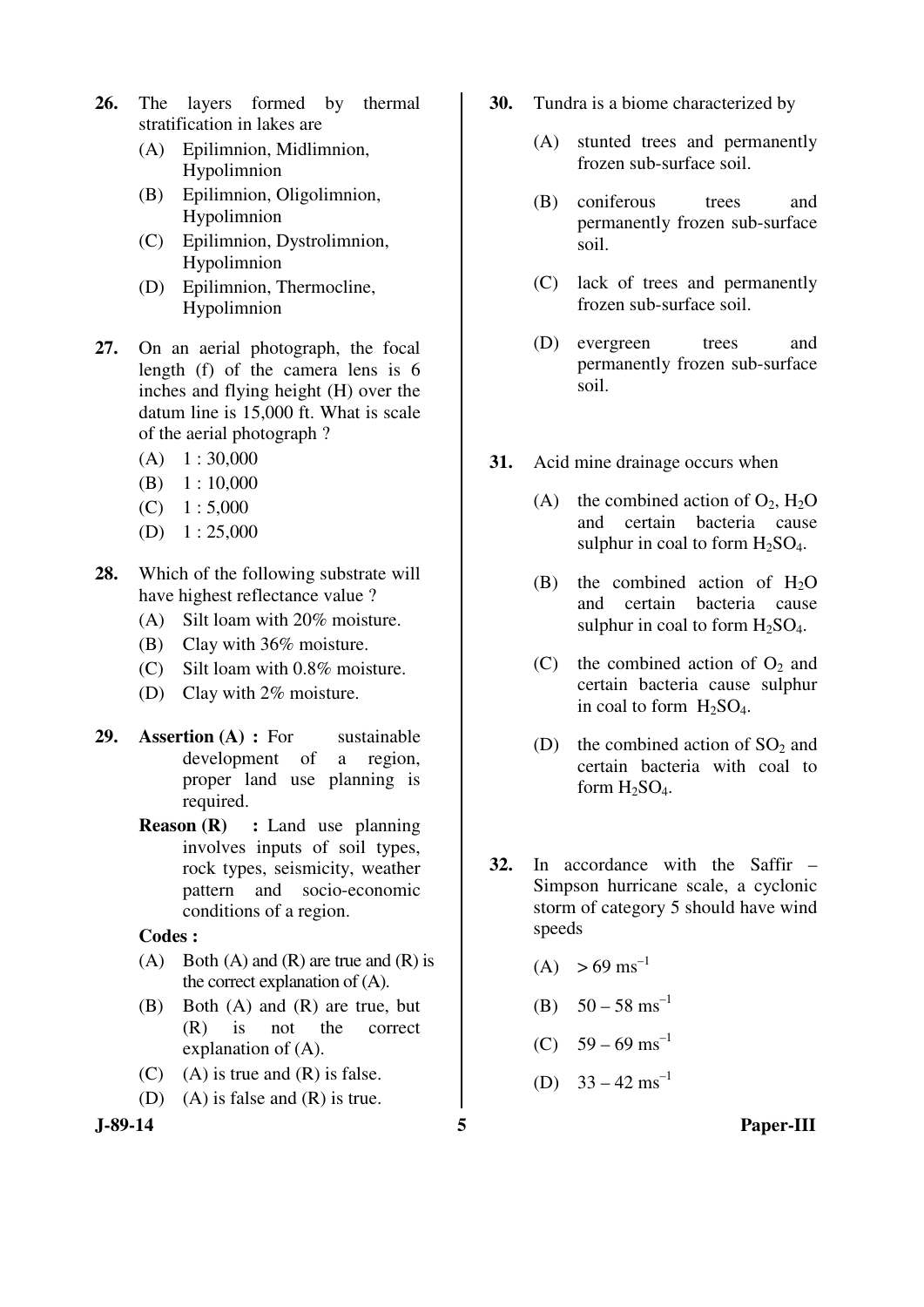- **33. Assertion (A) :** Large scale OTEC development may not be good for environment.
	- **Reason (R)** : Release of CO<sub>2</sub> from ocean depths into the atmosphere could exacerbate GHG effect.

#### **Codes :**

- $(A)$  Both  $(A)$  and  $(R)$  are true and  $(R)$  is the correct explanation of (A).
- (B) Both (A) and (R) are true, but (R) is not the correct explanation of (A).
- $(C)$  (A) is true, but  $(R)$  is false.
- (D) Both (A) and (R) are false.
- **34.** In a methane fuel cell, what will be the voltage of the cell and its efficiency ?
- (Given:  $\Delta G^{\circ} = 8 \times 10^{5}$  Joules/gm mole  $\Delta H^{\circ} = 8.8 \times 10^{5}$  Joules / gm – mole and Faraday's constant = 96500 coulomb/ gm-mole)
	- (A)  $\sim$  1.23 Volts,  $\sim$  90.9%
	- (B)  $\sim 1.04$  Volts,  $\sim 90.9\%$
	- (C) ~ 1.15 Volts, ~ 11%
	- (D)  $\sim 2.13$  Volts,  $\sim 92\%$
- **35.** The coefficient of performance for an ideal wind mill is
	- $(A)$  3/8
	- (B) 5/16
	- $(C)$  2/5
	- (D) 16/27
- **36.** Assume that the energy released during the combustion of methane is 900 kJ/mol. Its carbon intensity is
	- (A) 13.3 gc/MJ
	- (B) 15.3 gc/MJ
	- (C) 19.7 gc/MJ
	- (D) 24.2 gc/MJ



- **37.** In a nuclear fusion reactor it is envisaged to use a liquid blanket of Li to absorb fast neutrons from D+T reaction. How many neutrons are produced as a result of  $\int_3^7 \text{Li} + \frac{1}{0} \cdot \text{?}$ 
	- $(A)$  1
	- $(B)$  2
	- $(C)$  3
	- $(D)$  4
- **38.** In an ideal MHD power plant, the electrical efficiency corresponding to maximum power production is
	- $(A) 50%$
	- (B) 75%
	- $(C) 25%$
	- $(D)$  100%
- **39.** Energy intensity is a measure of
	- (A) effectiveness of energy utilisation
	- (B) energy produced per unit area
	- (C) energy produced per unit volume
	- (D) energy produced per unit area per unit time
- **40.** One of the criteria for characterizing a region as ABC hotspot is that the annual mean anthropogenic Aerosol Optical Depth (AOD) is greater than
	- $(A)$  0.3
	- (B) 0.5
	- $(C)$  0.8
	- (D) 0.1
- **41.** The resultant of two noise levels of 50 dB and 55 dB is
	- (A) 58 dB
	- (B) 55.41 dB
	- (C) 52.5 dB
	- (D) 56.19 dB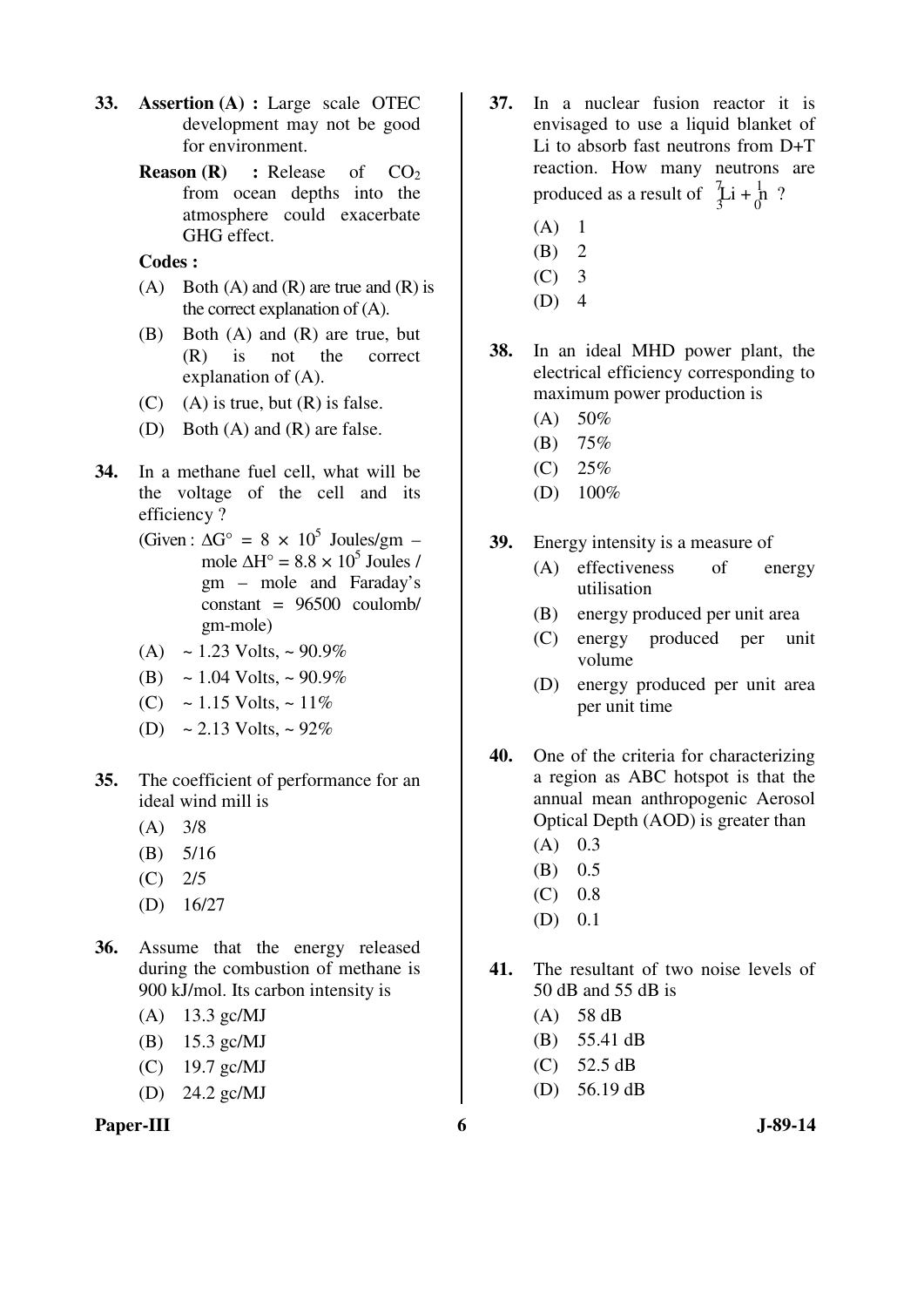- **42.** Which of the following is used as a coagulant for removal of phosphates in water ?
	- (A) Aluminium sulphate
	- (B) Iron sulphate
	- (C) Copper sulphate
	- (D) Potassium chromate
- **43.** Which of the following radionuclides has the longest half-life ?
	- $(A) C^{14}$
	- (B)  $Sr^{90}$
	- $(C)$   $I^{131}$
	- (D)  $Cs^{137}$
- **44.** Under anaerobic conditions nitrogenase catalises
	- (A) breakdown of atmospheric nitrogen
	- (B) oxidation of atmospheric nitrogen
	- (C) reduction of atmospheric nitrogen
	- (D) hydrolysis of nitrogenous compounds
- **45.** Size range of atmospheric aerosols is
	- (A)  $5 \text{nm} 100 \text{nm}$
	- (B) 100µm 150µm
	- (C) 150µm 200µm
	- (D) 0.01nm 5nm
- **46.** Which one of the following is used as microbial indicator of water contamination ?
	- (A) Coliform bacteria
	- (B) Giardia
	- (C) Cryptosporidium
	- (D) Tobacco mosaic virus
- 47. Elevated salt and Na<sup>+</sup> concentrations in soils are highly toxic to many plants, but relatively high tolerance level (to this toxicity) is seen in
	- (A) Sugarbeet
	- (B) Sugarcane
	- (C) Onion
	- (D) Lettuce
- **48.** Which of the following hydrocarbons is emitted by vegetation ?
	- (A) Ocimene
	- (B) Xylene
	- (C) Acrolein
	- (D) 1, 3 Pentadions
- **49.** For particles of size > 5µm, the efficiency of cyclones can be as high as
	- $(A) 50%$
	- (B) 60%
	- (C) 80%
	- (D) 90%

**J-89-14 7 Paper-III**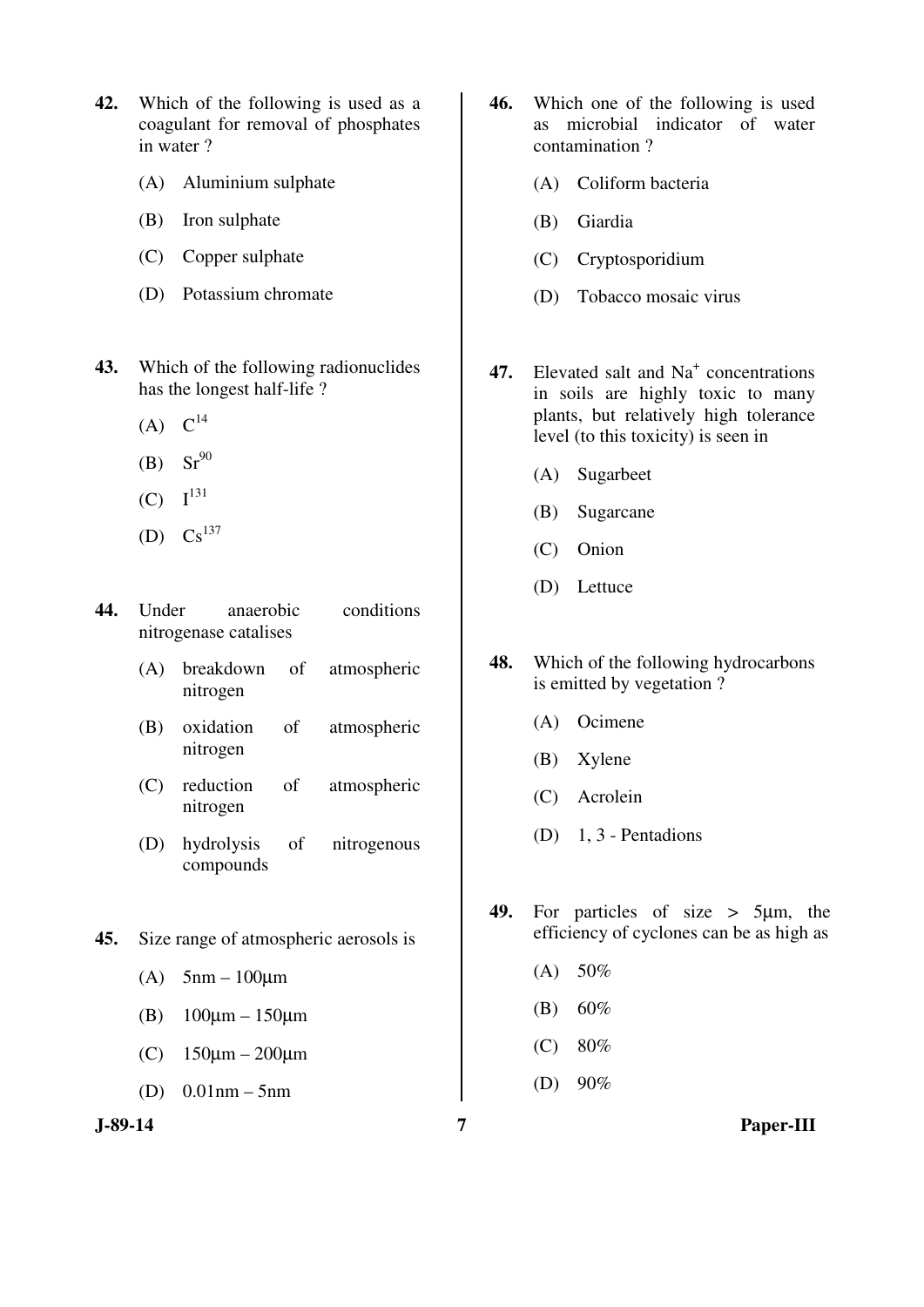**50.** Given the following parameters of a primary settling chamber :

> Diameter =  $50m$ , Depth =  $2.5m$ , average detention time = 2 hours. How much quantity of waste water is being treated ?

- (A)  $\sim$  58928 m<sup>3</sup>/day
- (B)  $\sim 48321 \text{ m}^3/\text{day}$
- (C)  $\sim 45321 \text{ m}^3/\text{day}$
- (D)  $\sim 25321 \text{ m}^3/\text{day}$
- **51.** A flat surface type electrostatic precipitator (ESP) has the following parameters : collector plate area  $A = 4600$  m<sup>2</sup>, volumetric flow rate  $Q = 200$  m<sup>3</sup>/s and effective drift velocity of flue gas  $= 0.15$  m/s. What is the efficiency of the ESP ?
	- (A)  $\sim 0.968$  (B)  $\sim 0.981$
	- (C)  $\sim 0.975$  (D)  $\sim 0.922$
- **52. Assertion (A) :** Cost-benefit analysis for assessment of natural systems is not merely concerned with the effects on environmental quality but seeks the conditions for sustainable use of the natural resources of a region.
	- **Reason (R)** : Cost-benefit analysis is not useful for small scale development projects, but is better suited for the analysis and evaluation of a regional development plan.

Identify the correct answer :

#### **Codes :**

- (A) Both (A) and (R) are true and (R) is the correct explanation.
- (B) Both (A) and (R) are true but (R) is not the correct explanation.
- (C) (A) is true and  $(R)$  is wrong.
- (D) Both (A) and (R) are wrong.
- **Paper-III** 3 **3 J-89-14**
- **53.** Battelle-Columbus weighting scaling checklist methodology for water-resources projects obtains base line data on how many environmental parameters ?
	- $(A)$  40
	- (B) 78
	- (C) 68
	- $(D) 50$
- **54.** Match List I with List II and choose the correct answer from the codes given below :

|     | $List-I$ |               |              |              | $List - II$                              |                                      |  |     |  |       |
|-----|----------|---------------|--------------|--------------|------------------------------------------|--------------------------------------|--|-----|--|-------|
|     |          | a. Checklists |              | i.           |                                          | Involve preparation                  |  |     |  |       |
|     |          | methods       |              |              | of                                       | a                                    |  | set |  | of    |
|     |          |               |              |              |                                          | transparent                          |  |     |  | maps, |
|     |          |               |              |              |                                          | which represent the                  |  |     |  |       |
|     |          |               |              |              |                                          | spatial distribution                 |  |     |  |       |
|     |          |               |              |              |                                          | of an environmental                  |  |     |  |       |
|     |          |               |              |              |                                          | characteristics                      |  |     |  |       |
|     |          | b. Overlays   |              | ii.          |                                          | Highly structured                    |  |     |  |       |
|     |          | methods       |              |              |                                          | approaches involving                 |  |     |  |       |
|     |          |               |              |              |                                          | importance<br>weightings for factors |  |     |  |       |
|     |          |               |              |              |                                          | and appli-cation of                  |  |     |  |       |
|     |          |               |              |              |                                          | scaling techniques                   |  |     |  |       |
|     |          | c. Adhoc      |              |              |                                          |                                      |  |     |  |       |
|     |          | methods       |              |              | iii. Identification and<br>evaluation of |                                      |  |     |  |       |
|     |          |               |              |              | interactions between                     |                                      |  |     |  |       |
|     |          |               |              |              | various activities and                   |                                      |  |     |  |       |
|     |          |               |              |              | environmental                            |                                      |  |     |  |       |
|     |          |               |              |              |                                          | parameters                           |  |     |  |       |
|     |          | d. Matrices   |              |              |                                          | iv. Indicate broad areas             |  |     |  |       |
|     |          | methods       |              |              | of possible impacts                      |                                      |  |     |  |       |
|     |          |               |              |              |                                          | by listing composite                 |  |     |  |       |
|     |          |               |              |              |                                          | environmental                        |  |     |  |       |
|     |          |               |              |              |                                          | parameters                           |  |     |  |       |
|     |          | <b>Codes:</b> |              |              |                                          |                                      |  |     |  |       |
|     |          | a             | b            | $\mathbf{C}$ |                                          | d                                    |  |     |  |       |
| (A) |          | i             | ii           |              | iii                                      | iv                                   |  |     |  |       |
| (B) |          | iv            | ii           | $\mathbf{i}$ |                                          | iii                                  |  |     |  |       |
| (C) |          | ii            | $\mathbf{i}$ | iv           |                                          | iii                                  |  |     |  |       |
| (D) |          | iii           | iv           | ii           |                                          | $\mathbf{i}$                         |  |     |  |       |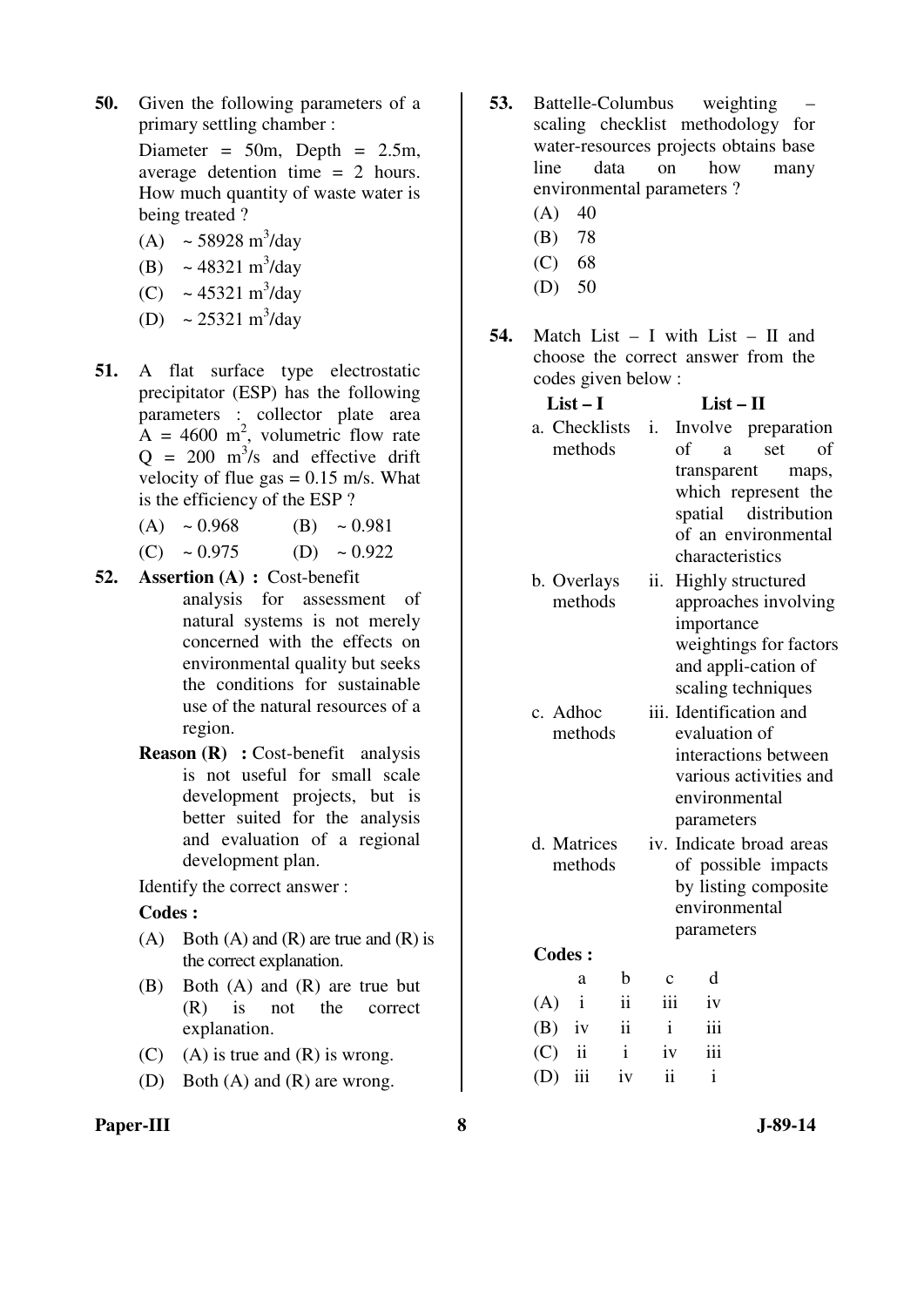**55.** Match List – I with List – II and choose the correct answer from the codes given below :

|     | List – I (Criteria of       |              |             |                           | $List-II$                                        |
|-----|-----------------------------|--------------|-------------|---------------------------|--------------------------------------------------|
|     | <b>EIA Methodology</b> )    |              |             | (Component)               |                                                  |
|     | a. Impact<br>identification |              | i.          | Magnitude                 |                                                  |
|     | b. Impact<br>measurement    |              |             | ii. Specificity           |                                                  |
|     | c. Impact<br>communication  |              |             | iii. Depth of<br>analysis |                                                  |
|     | d. Impact<br>interpretation |              |             |                           | iv. Compre-<br>hensive<br>overall<br>perspective |
|     | <b>Codes:</b>               |              |             |                           |                                                  |
|     | a                           | b            | $\mathbf c$ | d                         |                                                  |
| (A) | $\mathbf{i}$                | iv           | iii         | $\ddot{\mathbf{i}}$       |                                                  |
| (B) | $\mathbf{ii}$               | $\mathbf{i}$ | iv          | iii                       |                                                  |
| (C) | iii                         | iv           | i           | iv                        |                                                  |

**56.** Significant hazard/accident factor to be considered under risk assessment of distillaries are

 $(D)$  iv iii ii i

- (A) toxic gas release and human accident
- (B) pressure wave and heat radiation
- (C) toxic gas release and radiation
- (D) pressure wave and toxic gas release
- **57.** If 'I' is the impact of the population on the environment, 'P' is the size of the population, 'A' is the per capita affluence or consumption and 'T' is the damage caused by technologies, then which of the following equation is correct ?
	- (A)  $I = (P \times A)/T$
	- (B)  $I = P \times A \times T$
	- $(C)$   $I = T/(P \times A)$
	- (D)  $I = P/(A \times T)$



- **58.** According to Environment (Protection) Act, 1986 permissible limits of oil and grease in the effluents to be discharged into public sewers is
	- (A) 10 mg/*l*
	- (B) 20 mg/*l*
	- (C) 25 mg/*l*
	- (D) 30 mg/*l*
- **59.** 'Reed swamp stage' is also referred to as
	- (A) submerged stage
	- (B) woodland stage
	- (C) rooted floated stage
	- (D) amphibious stage
- **60.** Match List I with List II and choose the correct answer from the given codes :

| List $-$ I |                                     |              |               | List – H               |  |  |
|------------|-------------------------------------|--------------|---------------|------------------------|--|--|
|            | (Ecosystem types) (Characteristics) |              |               |                        |  |  |
|            | a. Coral reefs                      |              |               | i. Still water         |  |  |
| b. Deltas  |                                     |              |               | ii. Saline water       |  |  |
|            | c. Wetlands                         |              |               | iii. Brackish<br>water |  |  |
|            | d. Rivers                           |              |               | iv. Fresh water        |  |  |
| Codes:     |                                     |              |               |                        |  |  |
|            | a                                   | b            | $\mathcal{C}$ | <sub>d</sub>           |  |  |
| (A)        | $\mathbf{i}$                        | ii           | iii           | iv                     |  |  |
| (B)        | $\overline{\mathbf{ii}}$            | iii          | $\mathbf{i}$  | iv                     |  |  |
| (C)        | $\overline{\mathbf{u}}$             | $\mathbf{i}$ | iv            | iii                    |  |  |
|            | iii                                 | iv           | $\mathbf{i}$  | ij                     |  |  |
|            |                                     |              |               |                        |  |  |

- **61.** Maximum energy content (KJ/kg) in a typical municipal solid waste is found in
	- (A) Plastic
	- (B) Leather
	- (C) Wood
	- (D) Textile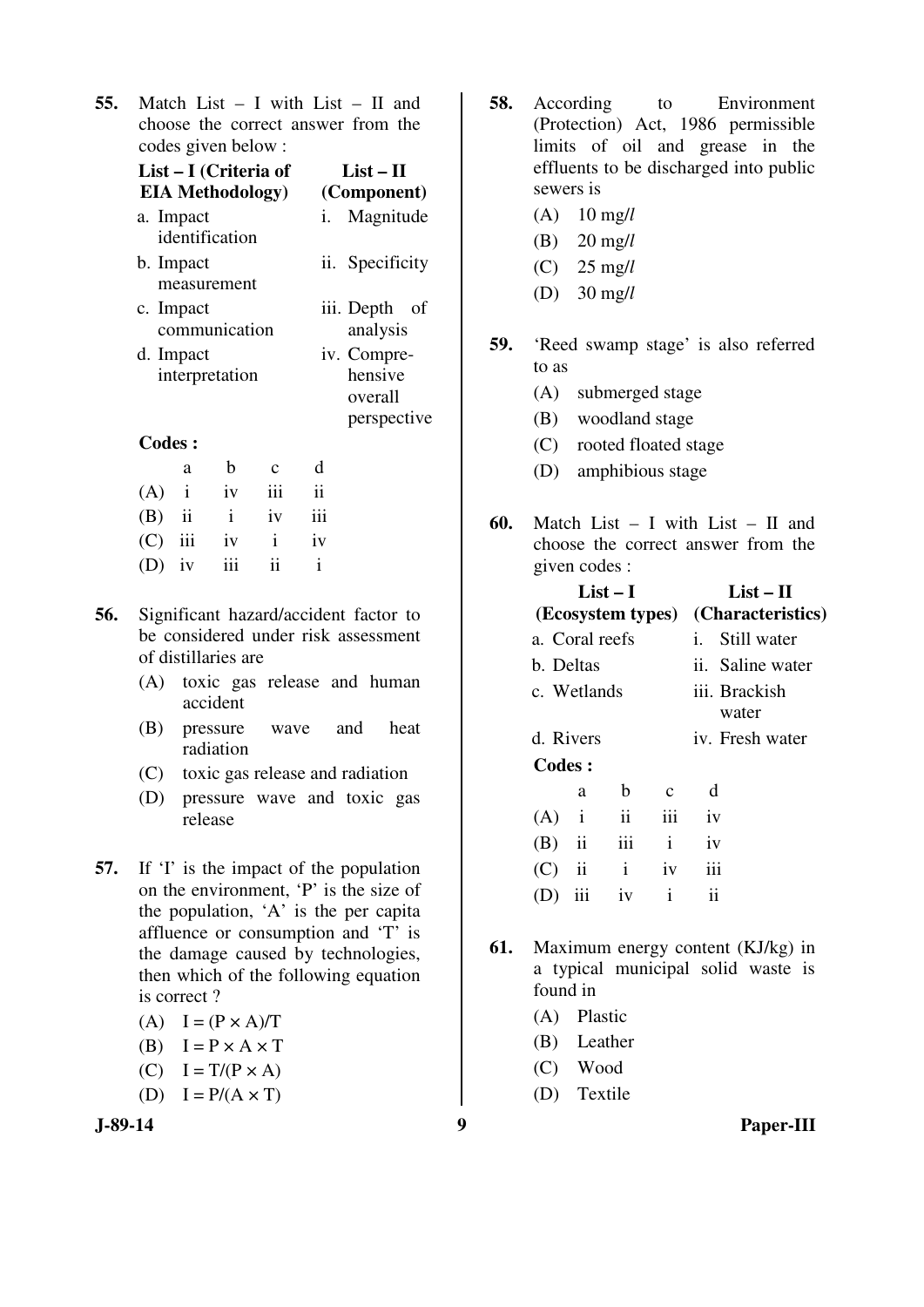- **62.** Public Liability Insurance Act was enacted in the year
	- (A) 1991
	- (B) 1993
	- (C) 1995
	- (D) 1997
- **63.** A sample size of 17 observations is selected from a normal population with mean = 50. The sample mean and variance are 48 and 8 respectively. The value of t – statistic is
	- (A) 0.25
	- $(B) -2.82$
	- $(C) -2.2$
	- (D) 0.71
- **64.** A class has equal number of boys and girls. The mean and standard deviation

of their weights are  $\overline{X}_g = 40$  kg,

 $S_g = 2$  kg for girls and  $\overline{X}_b = 50$  kg,  $S_b = 2$  kg for boys. What is the combined variance of the weights of the whole class ?

| $(A)$ 29 | $(B)$ 16 |  |
|----------|----------|--|
| $(C)$ 8  | $(D)$ 19 |  |

**65.** For a simple regression analysis involving the dependent variable Y and explanatory variable X, the following data is given :

No. of observations  $N = 40$ ,

- $\Sigma X^2 = 2000, \ \Sigma Y^2 = 2000, \ \overline{X} = 20,$
- Y –  $= 5$ , standard error of estimate of Y on X,  $S_{YX} = 4$ . The explained variance is
- (A) 360
- (B) 860
- (C) 500
- (D) 580

Paper-III **10** J-89-14

- **66.** A  $\Psi^2$  distribution with 10 degrees of freedom has variance
	- $(A)$  10
	- (B) 20
	- $(C)$  5
	- $(D)$  40

## **67.** The rank of the matrix

- L  $\mathsf{I}$  $\begin{vmatrix} 1 & 1 \\ 1 & -1 \end{vmatrix}$  is Г 1 1 1 3 1 1  $(A)$  2 (B) 3  $(C)$  1 (D) Not possible to determine.
- **68.** Which of the following is not an eigenvector of the matrix  $\begin{bmatrix} \n\end{bmatrix}$  $\begin{bmatrix} 2 & 0 \ 0 & 5 \end{bmatrix}$  $\begin{bmatrix} 0 & 5 \end{bmatrix}$ ?

| (A) | $\frac{1}{2}$ |
|-----|---------------|
| (B) |               |
| (C) |               |
| (D) |               |

- **69. Assertion (A) :** Ground level concentration of pollutants decreases when taller stacks are used.
	- **Reason (R) :** The ground level concentration varies inversely proportional to the height of the stacks.

## **Codes :**

- (A) Both (A) and (R) are correct and (R) is the correct explanation of (A).
- (B) Both (A) and (R) are correct, but (R) is not the correct explanation of (A).
- $(C)$  (A) is true and  $(R)$  is false.
- (D) Both (A) and (R) are false.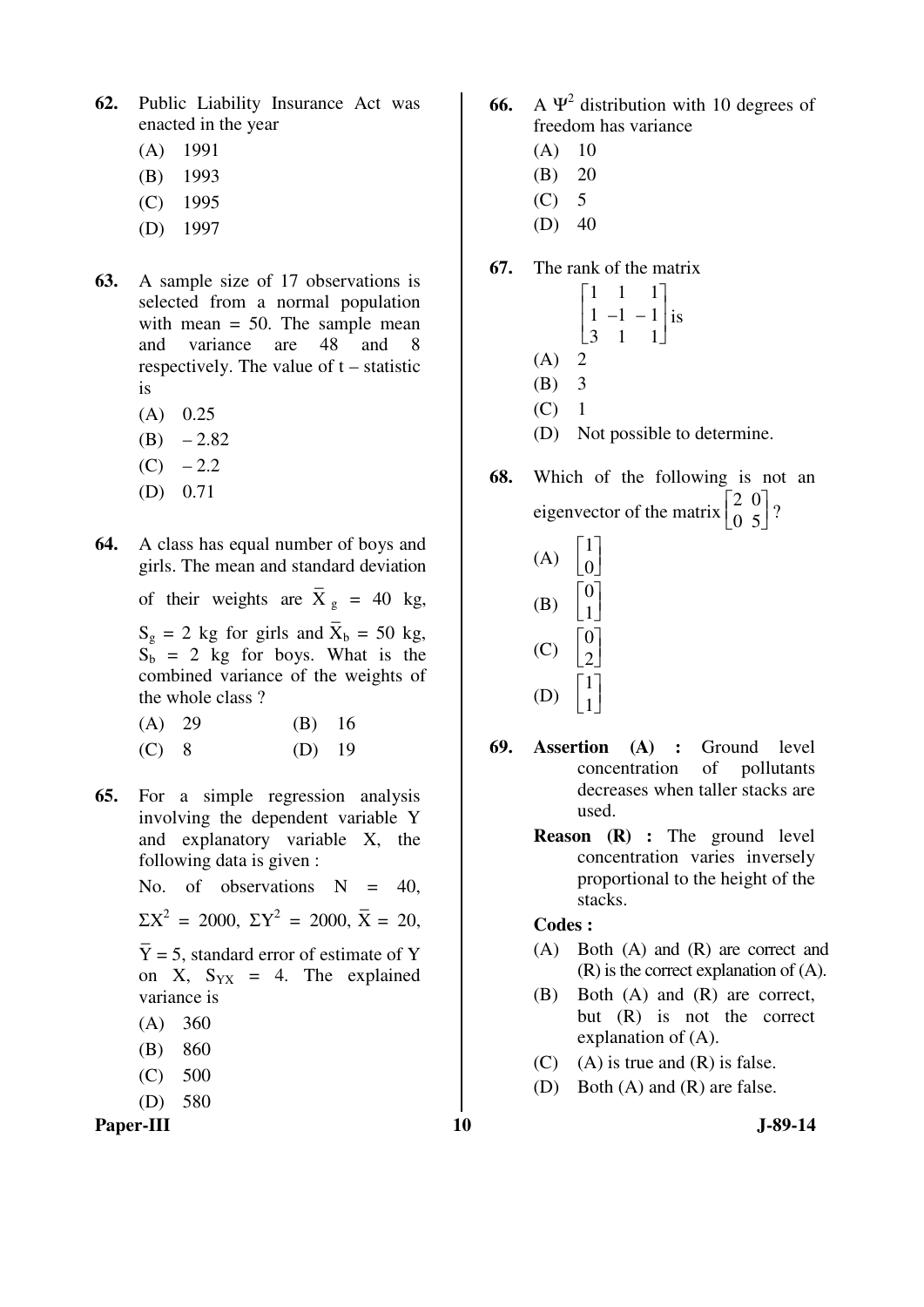- **70.** Assume that 5.3 billion people live in less developed countries, where average birth rate is 23 and infant mortality rate is 53. Then the total death due to infant mortality are
- (A)  $6.5 \times 10^6$ /year
- (B)  $5.3 \times 10^6$ /year
- (C)  $7.3 \times 10^6$ /year
- (D)  $8.5 \times 10^6$ /year
- **71.** Which of the following act as 'natural sink for carbon' ?
	- I. Trees
	- II. Oceans
	- III. Soils

Choose the correct code :

- (A) I only
- (B) I and II only
- (C) I, II and III
- (D) II and III only
- **72.** Match List I with List II and choose the correct answer from the codes given below:

| List – I<br>(GHGs) |              |              |              | $List-II$<br>(Atmospheric<br>Lifetime) (Yrs) |
|--------------------|--------------|--------------|--------------|----------------------------------------------|
|                    | a. CFC-12    | i.           | 12           |                                              |
| b. Methane         |              |              | ii.          | 50-200                                       |
| c. $CO2$           |              |              | iii.         | 114                                          |
| d. $N_2O$          |              |              | iv.          | 100                                          |
| <b>Codes:</b>      |              |              |              |                                              |
|                    | a            | b            | $\mathbf c$  | d                                            |
| $(A)$ iii          |              | iv           | $\mathbf{i}$ | $\ddot{\mathbf{i}}$                          |
| $(B)$ ii           |              | iii          | iv           | $\mathbf{i}$                                 |
| $(C)$ iv           |              | $\mathbf{i}$ | ii           | iii                                          |
|                    | $\mathbf{i}$ | ii           | iii          | iv                                           |
|                    |              |              |              |                                              |

- 73. REDD<sup>+</sup> initiatives include
	- I. Forest carbon partnership facility
	- II. Forest investment programme
	- III. Sanitation for all
	- IV. Food security for all
	- Choose the correct code :
	- (A) I and IV only
	- (B) I and II only
	- (C) I, II and III only
	- (D) III and IV only
- **74.** Match List I with List II and choose the correct answer from the codes given below:

|               | List $-$ I<br>(Environment |              |                          |              |         |  |
|---------------|----------------------------|--------------|--------------------------|--------------|---------|--|
|               | <b>Related Treaties)</b>   |              |                          |              |         |  |
| a. CITES      |                            |              |                          |              | i. 1989 |  |
|               | b. Basel                   |              |                          |              |         |  |
|               | c. UNFCCC                  |              |                          |              |         |  |
|               | d. Kyoto Protocol iv. 1992 |              |                          |              |         |  |
| <b>Codes:</b> |                            |              |                          |              |         |  |
|               | a                          | b            | C                        | d            |         |  |
| (A)           | iii                        | ii           | $\mathbf{i}$             | iv           |         |  |
| $(B)$ iv      |                            | iii          | $\overline{\mathbf{ii}}$ | $\mathbf{i}$ |         |  |
| $(C)$ i       |                            | iv           | iii                      | ii           |         |  |
|               | $\overline{\mathbf{u}}$    | $\mathbf{i}$ | iv                       |              |         |  |

- **75.** Identify the correct sequence with reference to sensitization about environmental problems.
	- (A) Knowledge  $\rightarrow$  Awareness  $\rightarrow$ Attitude  $\rightarrow$  Skill  $\rightarrow$  Evaluation ability  $\rightarrow$  Participation
	- (B) Knowledge  $\rightarrow$  Awareness  $\rightarrow$ Skill  $\rightarrow$  Attitude  $\rightarrow$ Participation  $\rightarrow$  Evaluation ability
	- (C) Awareness  $\rightarrow$  Knowledge  $\rightarrow$ Attitude  $\rightarrow$  Skill  $\rightarrow$  Evaluation ability  $\rightarrow$  Participation
	- (D) Awareness  $\rightarrow$  Knowledge  $\rightarrow$ Participation  $\rightarrow$  Attitude  $\rightarrow$  $Skill \rightarrow$  Evaluation ability

**J-89-14 11 Paper-III**